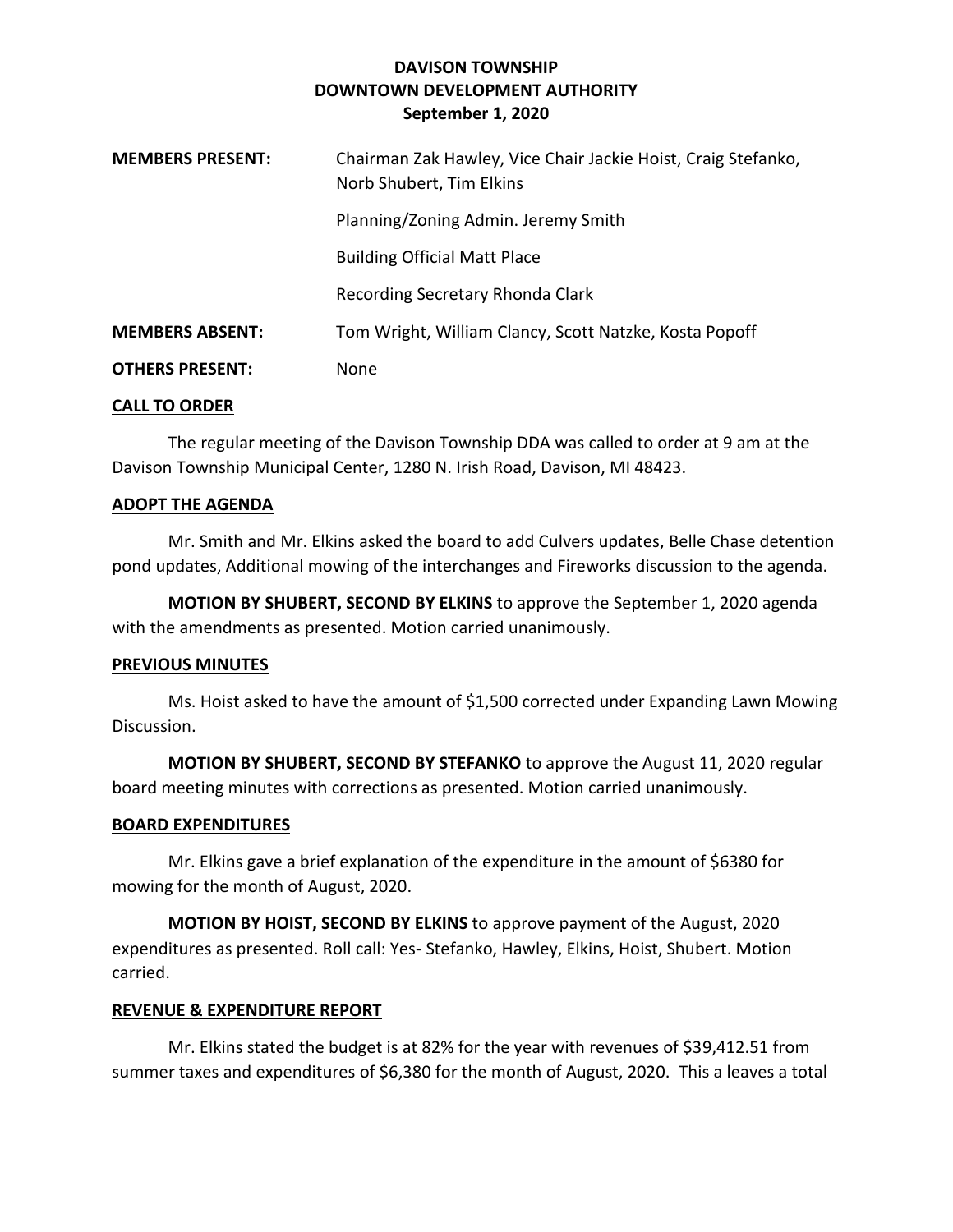# **DAVISON TOWNSHIP DOWNTOWN DEVELOPMENT AUTHORITY September 1, 2020**

balance of \$7,206.74 in the budget. There will be additional revenues each month from taxes, however the expenditures should reduce for the winter season.

### **PUBLIC COMMENT**

The public comment period was opened at 9:15 am and there were no comments.

## **UNFINISHED BUSINESS**

### **Culver's Development**

Mr. Smith explained that the Culver's development is waiting on county permit approvals and there were a few adjustments to the plans. They plan to get started on building within the next month if possible. This will be a typical Culver's Restaurant. They have stated that they would like to clean up by the drain area and there is efforts to have Menards help with this cleanup.

## **Belle Chase Detention Pond**

Mr. Elkins stated that the pond area has been clean up and additional funding was approved to fix the fencing around the area. The fence was completed on August 31, 2020 and the township will take ownership within the year if possible. After the township owns the property distribution of maintenance will be applied to businesses property taxes.

### **NEW BUSINESS**

## **Additional Mowing of the Interchanges**

Mr. Place stated that he would like to request two additional mowing of the interchanges for this year. Next year they will be added to the budget. Mowing is done by a phone call to the company.

**MOTION BY SHUBERT, SECOND BY HAWLEY** to approve two additional mowing for 2020 season. Motion carried unanimously.

### **Fireworks Discussion**

Mr. Elkins explained that there were to be fireworks this year for the Festival of Flags, however the Covid-19 pandemic caused a delay and they were cancelled. He is working with our Parks & Rec. Director Casey Reed to possible have them during the Trunk or Treat event held in October. There was discussion about having Casey come to talk with the board about the event and what it would cost to have fireworks.

### **INFORMATIONAL ITEMS**

## **Dirt Hill on Gale Road**